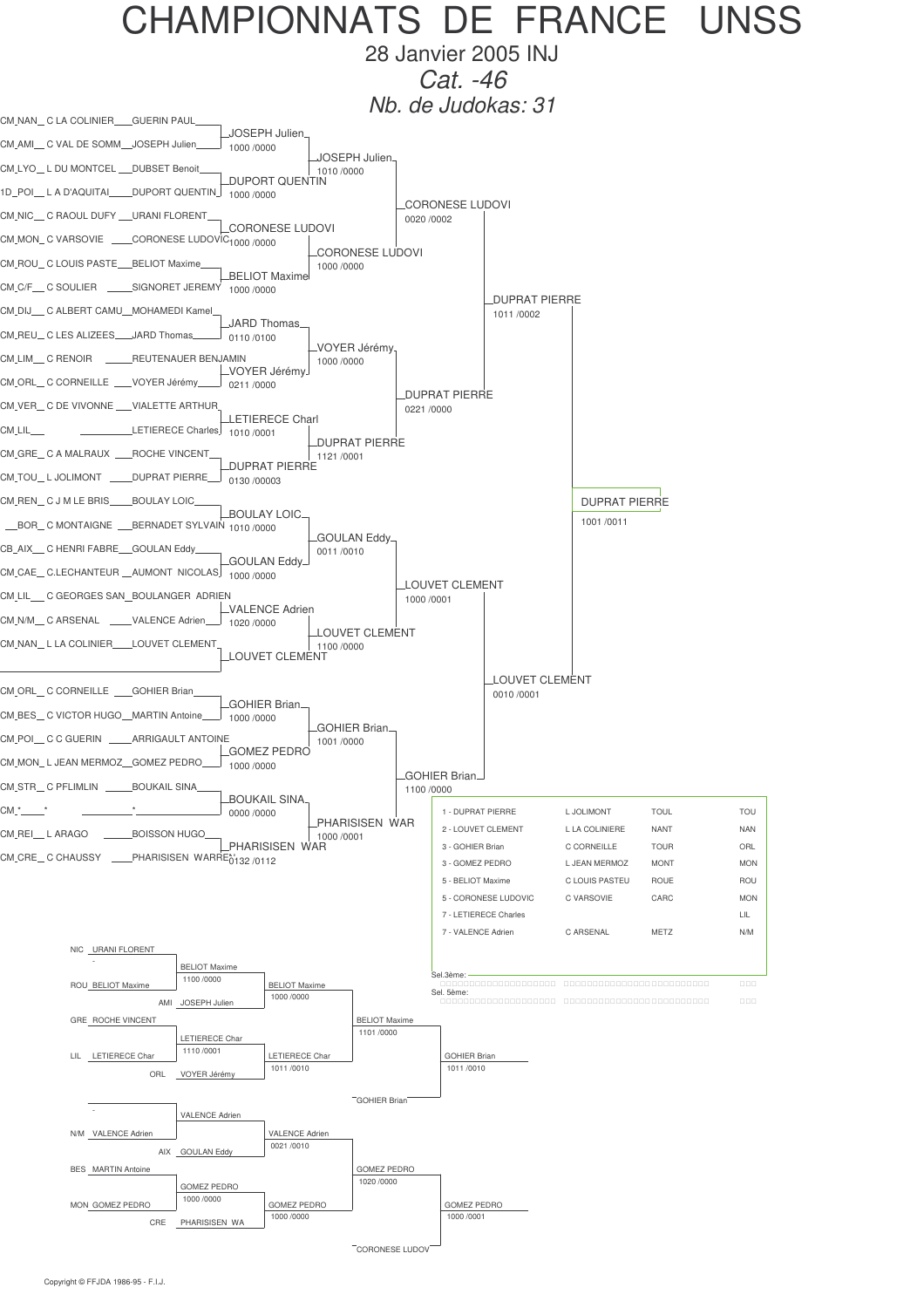28 Janvier 2005 INJ *Cat. -50*

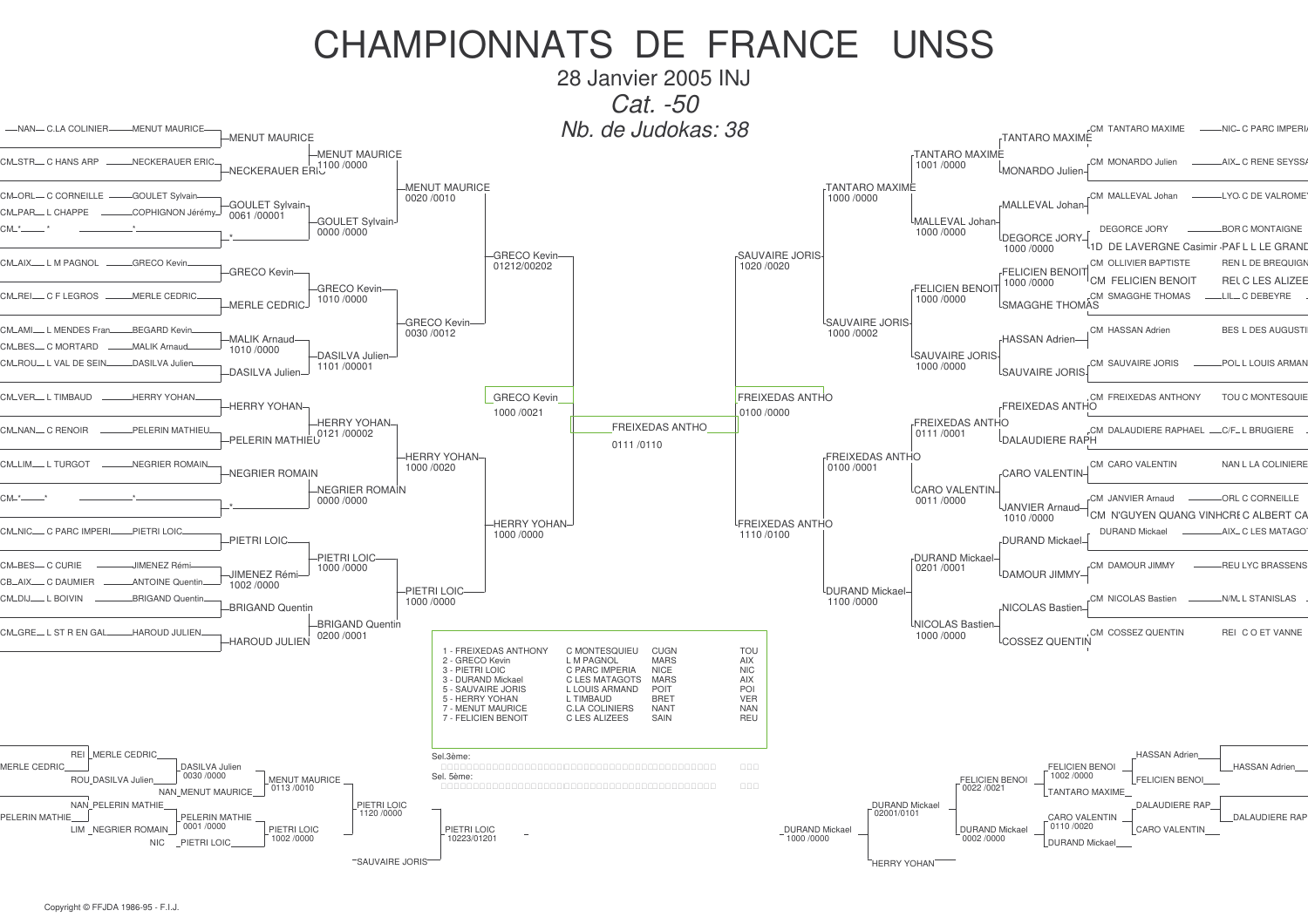28 Janvier 2005 INJ Cat. -55 Nb. de Judokas: 44 -REI-LARAGO CM-BOR- L GRAND AIR **BOUGON THIBAULT CM PINSON CLEMENT** -TEYSSEREAU J YV TAI DIR SFRASTIF TEYSSEREAU J.YVES **LCM TALDIR SEBASTIEN** -REN L DE BREQUIGN 1000/0000 1000/0000 -VIENS Loic-**DELFAURE COLIN** GREL TRIBOLILET ID RES I SAINT JEAN VIENS Loi CM DELEAURE COUN 1000/0000 0011/0010 **LDEL FAURE COLIN** VIENS Loi NESSOUI NASSIM **VIENS Loic-**MONOT Mayim CM GRILLOT Jonathar  $NN/M$ . I JEANNE D'AR 0201/0000 0001/0000 -MONOT Maxime NESSOUL NASSIN ".<br>"CM NESSOLII NASSIM  $-CRI$  I DE TILLEMO 1000/0000 -MONOT Maxime <sup>L</sup>NESSOUI NASSIM CM\_I YO\_C GRATTE CIFI REYMOND Julie 1D SAIDANI Nassim AIX . I M MADELEINE 1000/0000 0001/0000 SAIDANI Nassin THÉLESTE Joris THẾI ESTE Jo CM\_REU\_C G BRASSENS 1000/0000 -VIENS Loic-NESSOUI NASSIM **REYMANN MARO JD DUGUE SEBASTIEN LTOLL LIOL IMONT ID\_STR\_IIOUS PASTE** 0031 /0000  $1111/0000$ **REYMANN MARC** JAVAUX Andréa CM JAVAUX Andréa -RELC G BRASSEI 0100/0000 -REYMANN MARC **GACEMI** Medhi CM AIV C STE ELISABI RENMERROLIK San CM GACEMI Medhi **ROL C LOUIS PASTE**  $1010/0000$ 0121/0000 BENMEBROUK Salu **GACFMI Medh** KLEIM LAURENT GACEMI Medhi KLEIM LAURENT CM LEJOLIVET NICOLAS CAE L.DUMONT D'UR  $0002/0001$  $0100/0000$ **KLEIM LAURENT** LEJOLIVET NICC CALDUMBIDE VINCENT CM\_REN\_IYC BREQUIGNY. 1000 /0000 -KLEIM LAURENT MIGNOT Dimitri CM REL C.N. BOURDON SISTERNAS EDOUARD CM MIGNOT Dimitr DIJ – L BOIVIN  $.0111/0001$  $0200/0000$  $-$ SISTERNAS EDOU $\lambda$ **MIGNOT Dimitri-**PAOLOZZI Hugo **VIENS Loic LEONARDO ROBIN** -1D TATIN Xavie AMI. L LA HOTOIE -PAOLOZZI Hugo **TATIN Xavier** 10001/0111 0200 /0010 1D-CAE-L M DE NAVARR-**RESNIARD Clément** CM AIT MAHREZ Radouane PARIPALII VALERY 1000/0000 1011/0011 -PAOLOZZI Hugo-**MATTEI MATHIAS VIENS Loic** C/F C SAINT PIERR VOLAT PIERRI CM MATTEI MATHIAS VER L PAUL ELUARD 1000 /0000 1100 /0000 VOLAT PIERRE-MATTEI MATHIA 00402/0011 -BODOU NICOLAS **MANSON THIBAULT** -BODOU NICOLAS CM VAUD ANTHONY POLIVALIN 0030 /0000 0101/0000 -BODOU NICOLAS **VAUD ANTHONY** -BODOU NICOLAS MANSON THIBAULT CM-ORL- C CORNEILLE BOURGAULT Pierre -1D CZUKIEWICZ CLEMENT -LIL- L REGIONAL 1000 /0000 1000/0001 **BOURGAULT Pierr MANSON THIBAULT LUM MANSON THIRALILT** MOLL JEAN MERI 0013/0001 LEONARDO ROBIN -BODOU NICOLAS 1D-VER-L R ROLLAND **REMMESAOUD NIZZ** 0200 /0000  $C.M$ 1001/0011 -BEMMESAOUD NIZZ **LEONARDO ROBIN** LEONARDO ROBIN 7000 /0000 CM\_MON\_CIES OLIVIER **GLIVK YOLIE** LOM LEONARDO ROBIN -NIC- L BONAPARTE 1000/0000 -BEMMESAOUD NIZZ C PARC IMPER DEVA GREGORY **CM DI LORETO ROMAIN** C/E C ONSLOW 1000/0000  $1021/0000$ -DEYA GREGORY LDI LORETO ROMAI **BEMMESAOUD NIZZ** LEONARDO ROBIN CM NAN I LA COLINIER HOLENKA GASPARD -1D JAMET Fabien LYO L FAYS  $1001/0000$  $1000/0100$ **FEDELER ROMAIN** JAMET Fabien - L DE GAULLE -FEDELER ROMAIN 1000/0000 -FEDELER ROMAIN LGUILLOT JORIS-KOSMENDA Thibau CM GUILLOT JORIS NAN L LA COLINIERE 0211/0000 0221/0012 KOSMENDA Thibau **LGUILLOT JORIS** 1 - VIENS Loic L SAINT JEAN **BESA BES** 



CM\_TOLL\_C.JOLIMONT

 $CM$ -DLI $-$ I ROIVIN

C. EL ANDRE

CM-ROU-C RENOIR

**ID-TOU-LJOLIMONT** 

 $-1$  YC TOURC

 $CM$  | II

 $CMA$  NHC

 $1D \perp H$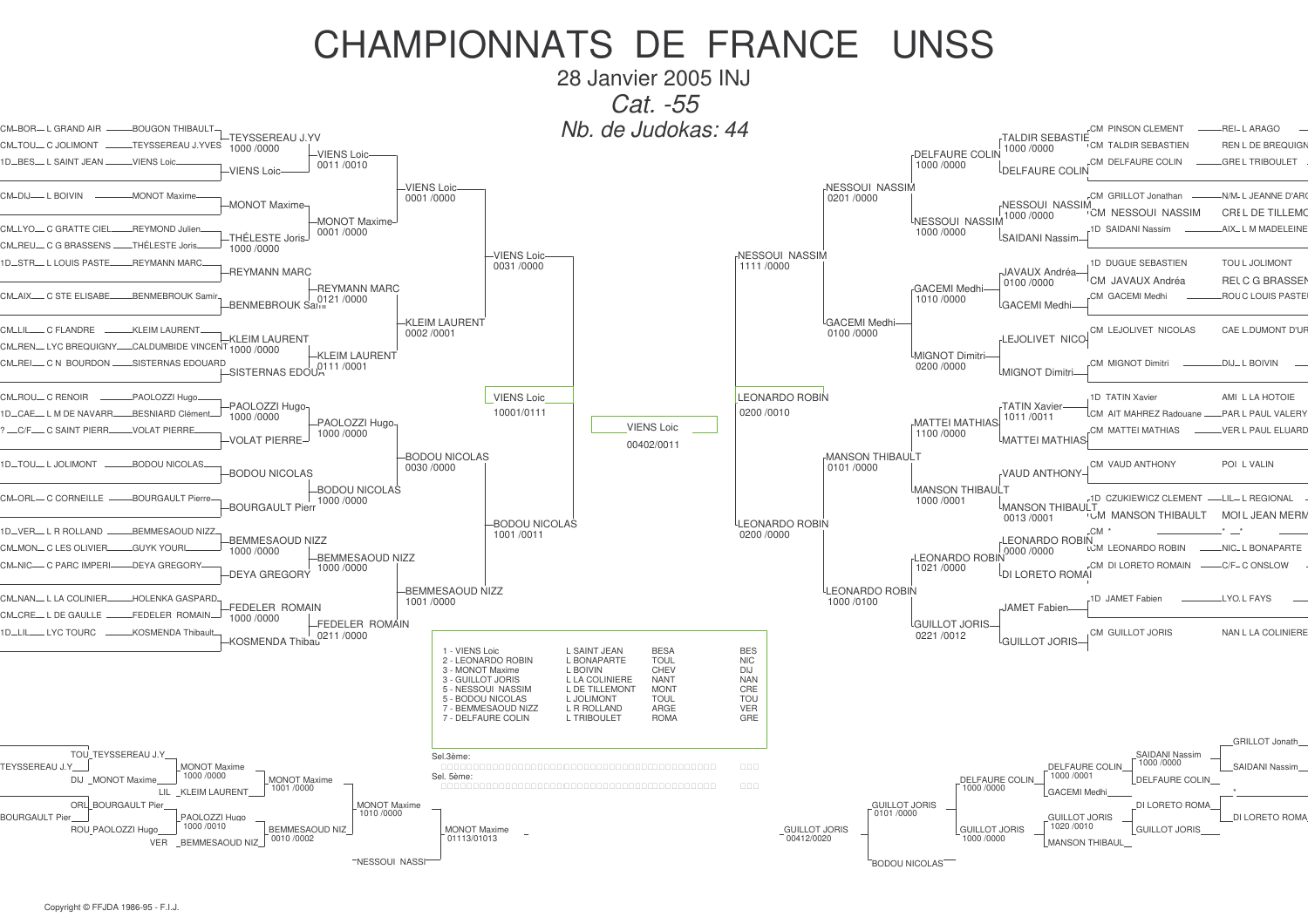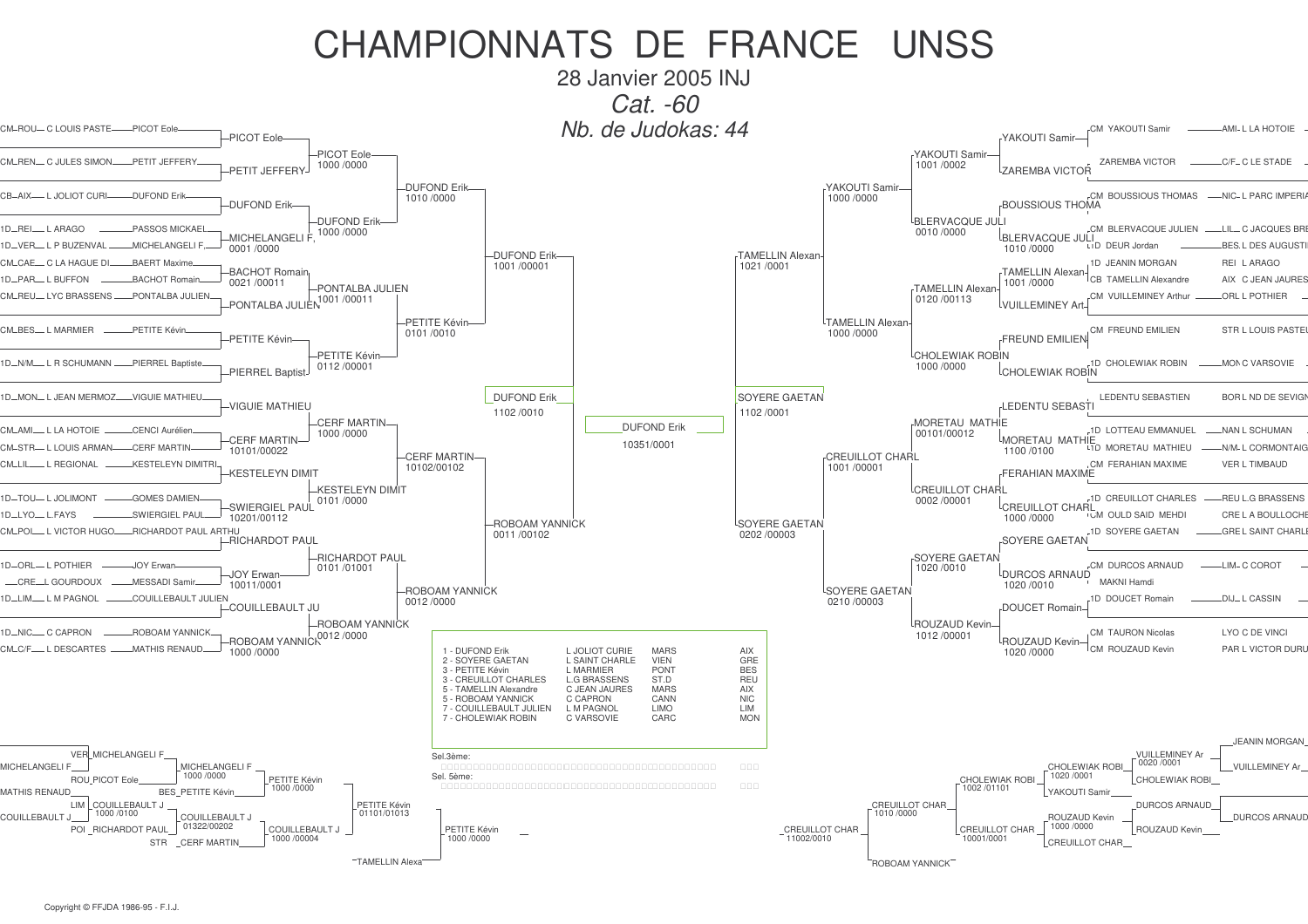28 Janvier 2005 INJ Cat. -66

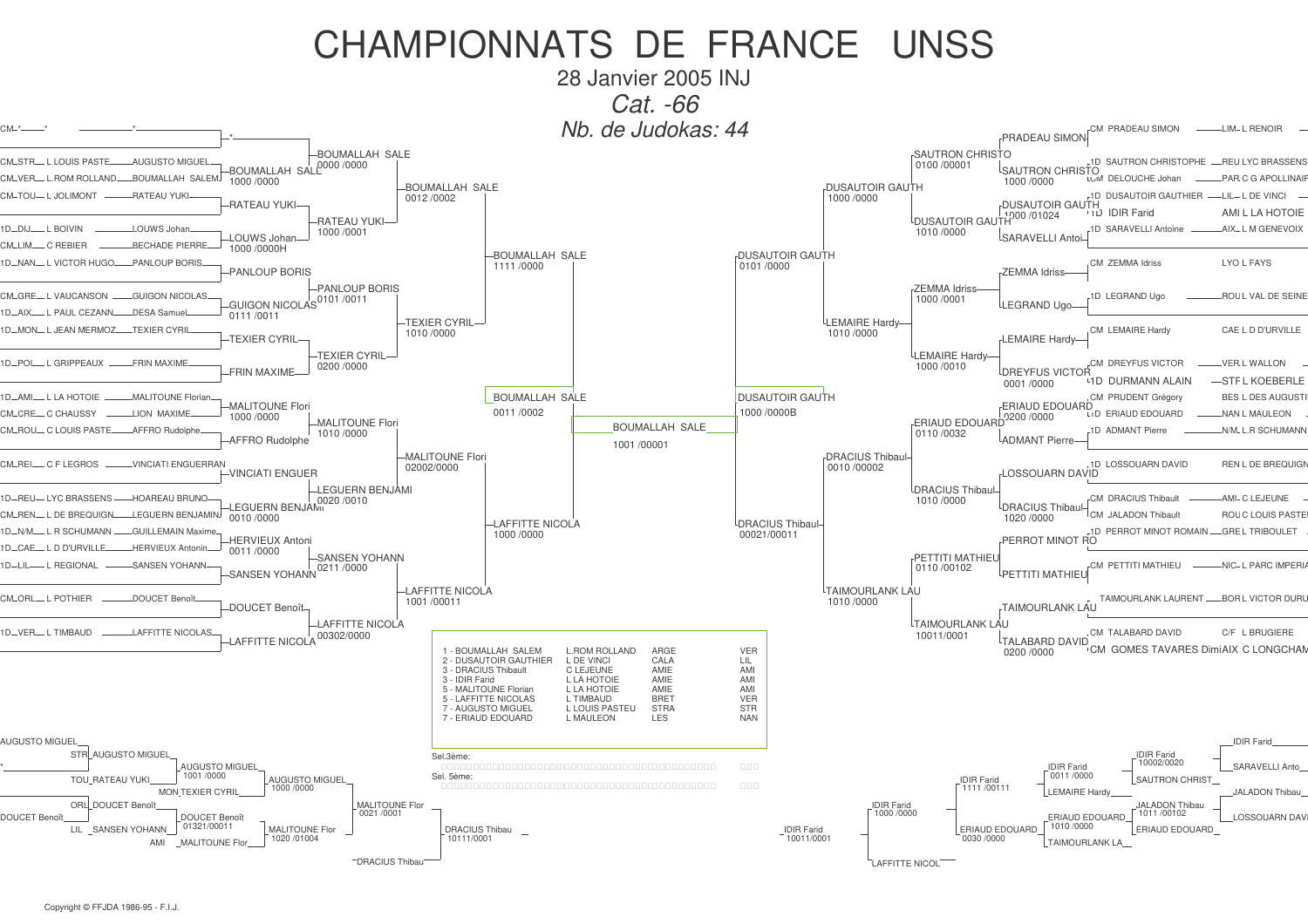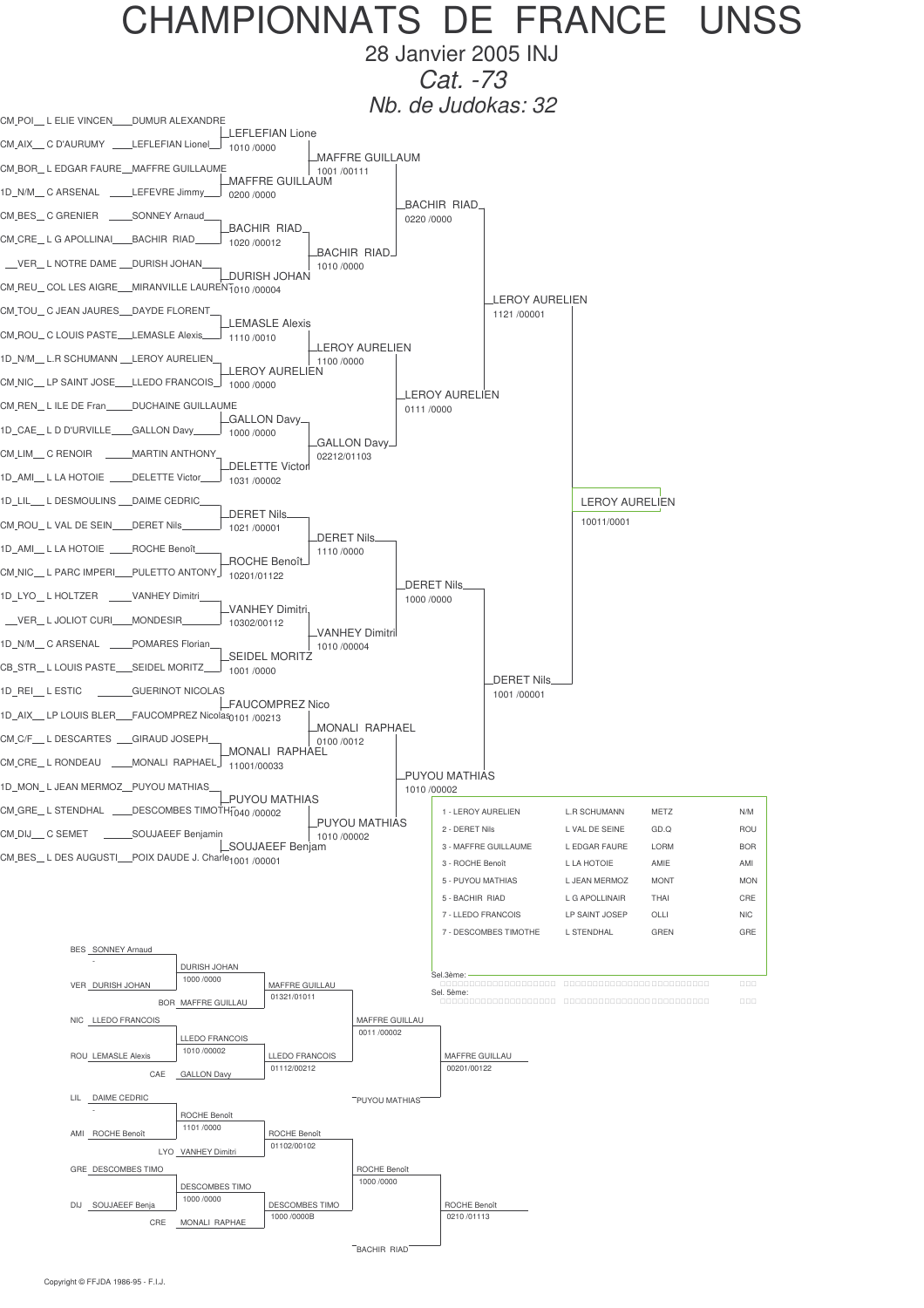

28 Janvier 2005 INJ *Cat. -81*

*Nb. de Judokas: 32*

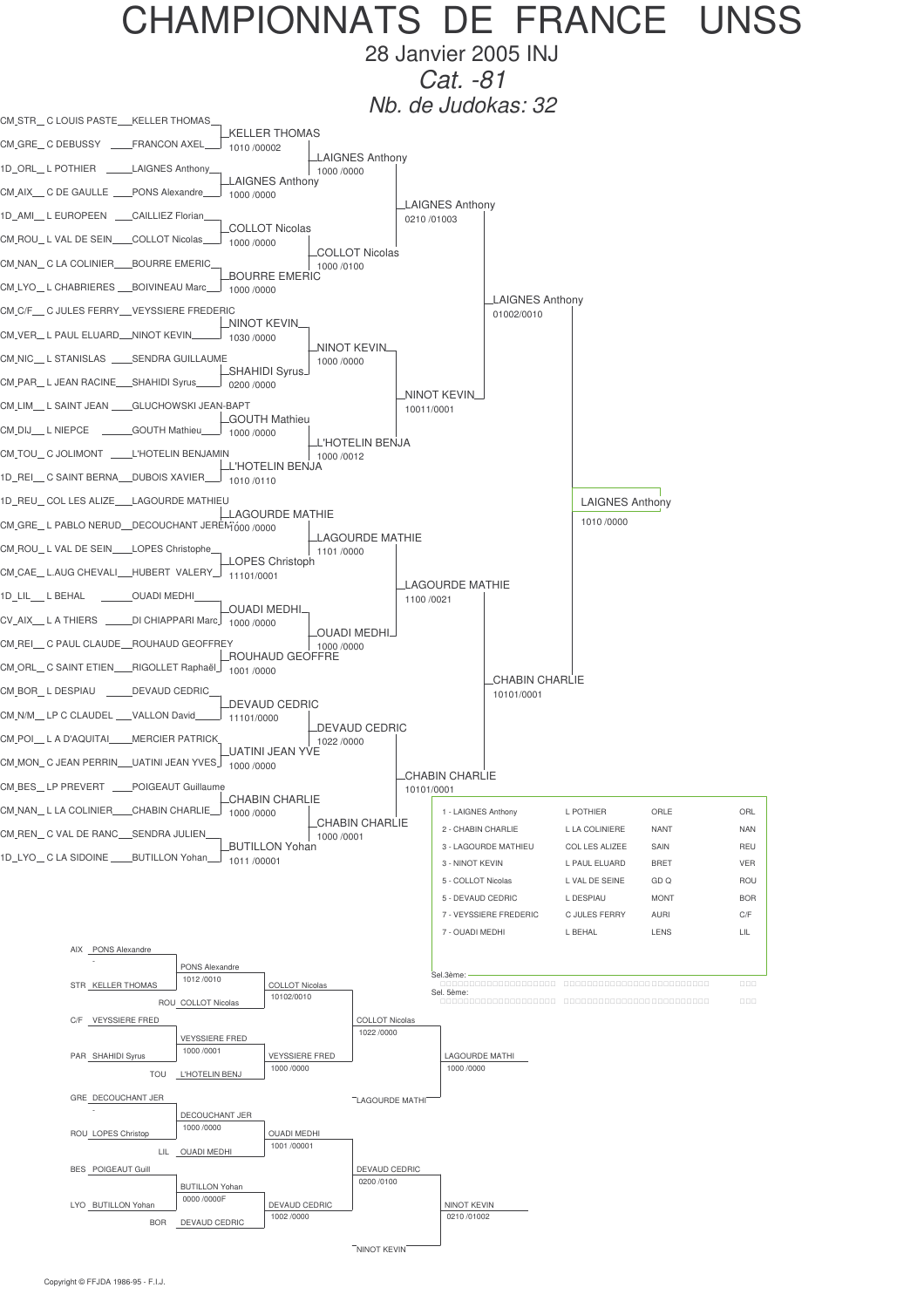